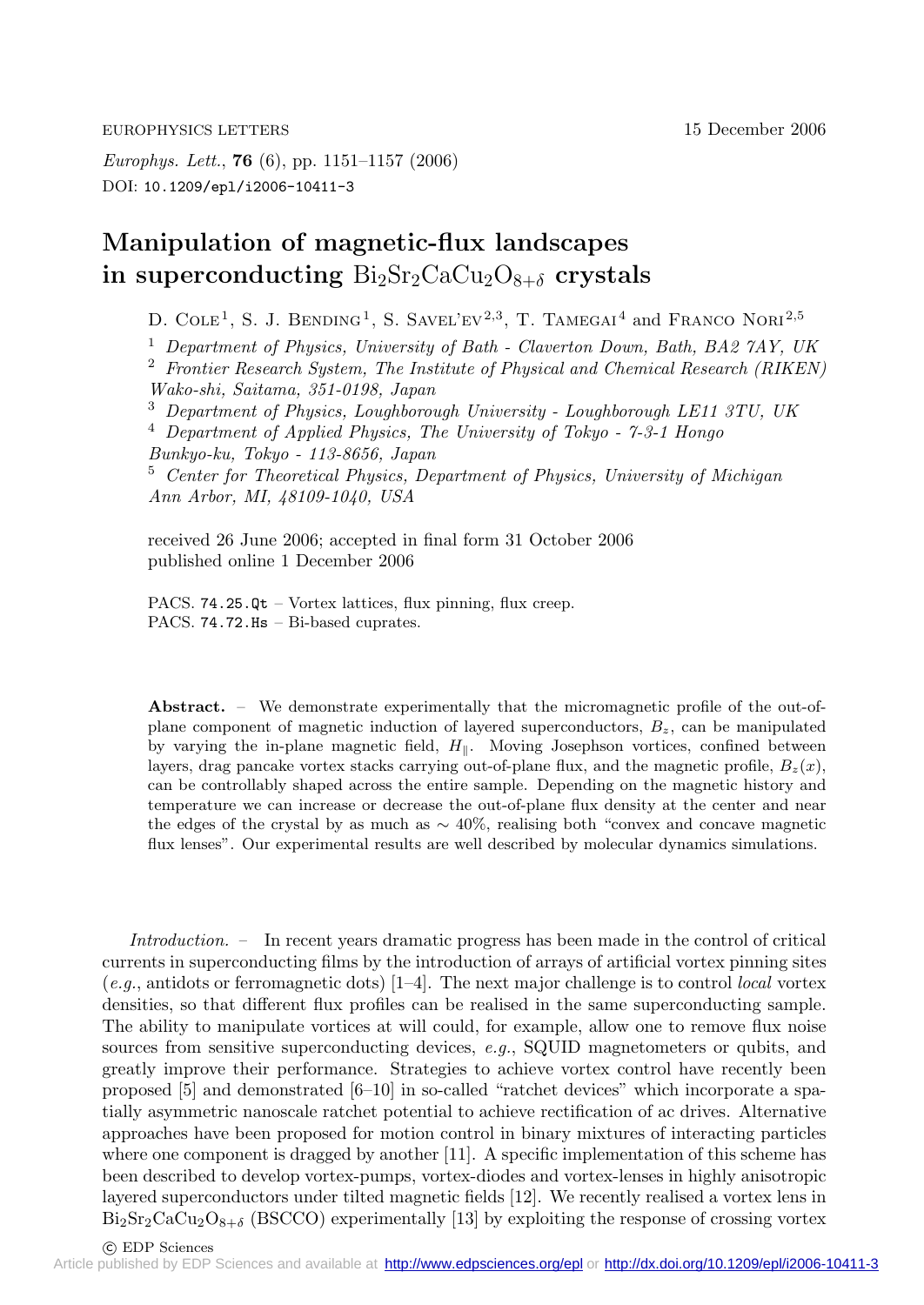lattices to trains of time-asymmetric in-plane field pulses. These devices [13] operate far from equilibrium, and control the lensing amplitude by varying the shape/frequency of the field pulses, temperature and out-of-plane magnetic field component. In contrast, we now describe the experimental realisation of a flux lens which works in a completely different limit when the vortex system is perturbed via *adiabatic* changes of the external conditions. Even though we do not deliberately break any symmetries of our system, we show that it is still possible to use the vortex dragging phenomenon to achieve very large lensing and antilensing effects. Here the term "lens" has been coined to describe the situation in which the vortex density is enhanced in a given region of the sample (the analog of a convex optical lens), while "antilens" refers to vortex depletion ( $\equiv$  concave lens). We make a detailed investigation of the dependence of adiabatic lensing on the position in the crystal, pancake vortex density and temperature, and present a molecular dynamics model which accurately reproduces all the main features of our data.

Direct visualization  $[14-19]$  has revealed that a tilted (away from the crystalline c-axis) magnetic field penetrates the highly anisotropic BSCCO superconductor in two interpenetrating vortex arrays, known as crossing vortex lattices [20, 21]. One vortex sublattice consists of stacks of pancake vortices (PVs) aligned along the c-axis, while the other sublattice is formed by Josephson vortices  $(JVs)$  confined between  $CuO<sub>2</sub>$  layers. Superconducting currents generated by JVs deform stacks of PVs, resulting in a mutual attraction between PVs and JVs  $[21, 22]$ . This has been experimentally confirmed  $[14–16]$  by the observation of PV chains which decorate underlying JV stacks in tilted magnetic fields. For low out-of-plane field components,  $H_z(\text{Oe}) < 0.2 \sqrt{H_{\parallel}(\text{Oe})}$ , where  $H_{\parallel}$  is the component parallel to the CuO<sub>2</sub> planes, all PVs are trapped on underlying Josephson vortices in the so-called "chain state" [17]. For larger values of  $H<sub>z</sub>$  these chains coexist with a reasonably well ordered lattice of free PVs in the mixed chains/lattice state. JVs are usually very weakly pinned and, at equilibrium, form a highly elongated rhombic lattice. JVs can be moved by changing the in-plane magnetic field component,  $H_{\parallel}$  (*i.e.* by deforming the JV lattice), and the moving JVs drag PVs along with them [23].

*Experimental results. –* Our vortex lensing experiments have been performed on an asgrown BSCCO superconducting single crystal ( $T_c = 91$  K, dimensions  $1 \text{ mm} \times 0.75 \text{ mm} \times$  $50 \,\mu\text{m}$ ). The changes in  $B_z$  arising from PV lensing/antilensing were detected by mounting the crystal on a  $25 \mu m$  wirewidth micro-Hall probe array patterned in a GaAs/AlGaAs 2D electron gas  $[24]$ . The dimensions of the active areas of the array were small enough to give adequate spatial resolution across the BSCCO single crystal, but large enough to average out mesoscopic signals due to discrete PV chains passing above it. The array has thirteen addressable elements, of which twelve were situated at different positions under the crystal and the remaining uncovered one acted as a reference. The sensor was driven by a  $45 \mu A$  32 Hz ac current and the Hall voltages detected with a lock-in amplifier. The out-of-plane  $(H_z)$  and inplane  $(H_{\parallel})$  magnetic field components are varied independently using a solenoid and Helmholtz coil pair (one of which could be precisely positioned vertically on a micrometer driven stage), respectively. The latter is adjusted to align the in-plane field component to within  $\pm 0.006°$ of the *ab* crystallographic planes, using the in-plane "lock-in" transition  $[13, 25]$  as an alignment signature. This corresponds to the generation of supercurrents within the crystal which completely screen the out-of-plane component of applied magnetic field. At sufficiently high temperatures lock-in only occurs for very small misalignment angles, yielding a very sensitive indication. At the start of lensing experiments a fixed PV density was established by fieldcooling the BSCCO crystal from above  $T_c$  in a known value of the out-of-plane field,  $H_z$ . The in-plane magnetic field,  $H_{\parallel}$ , was then cycled several times until a reproducible steady-state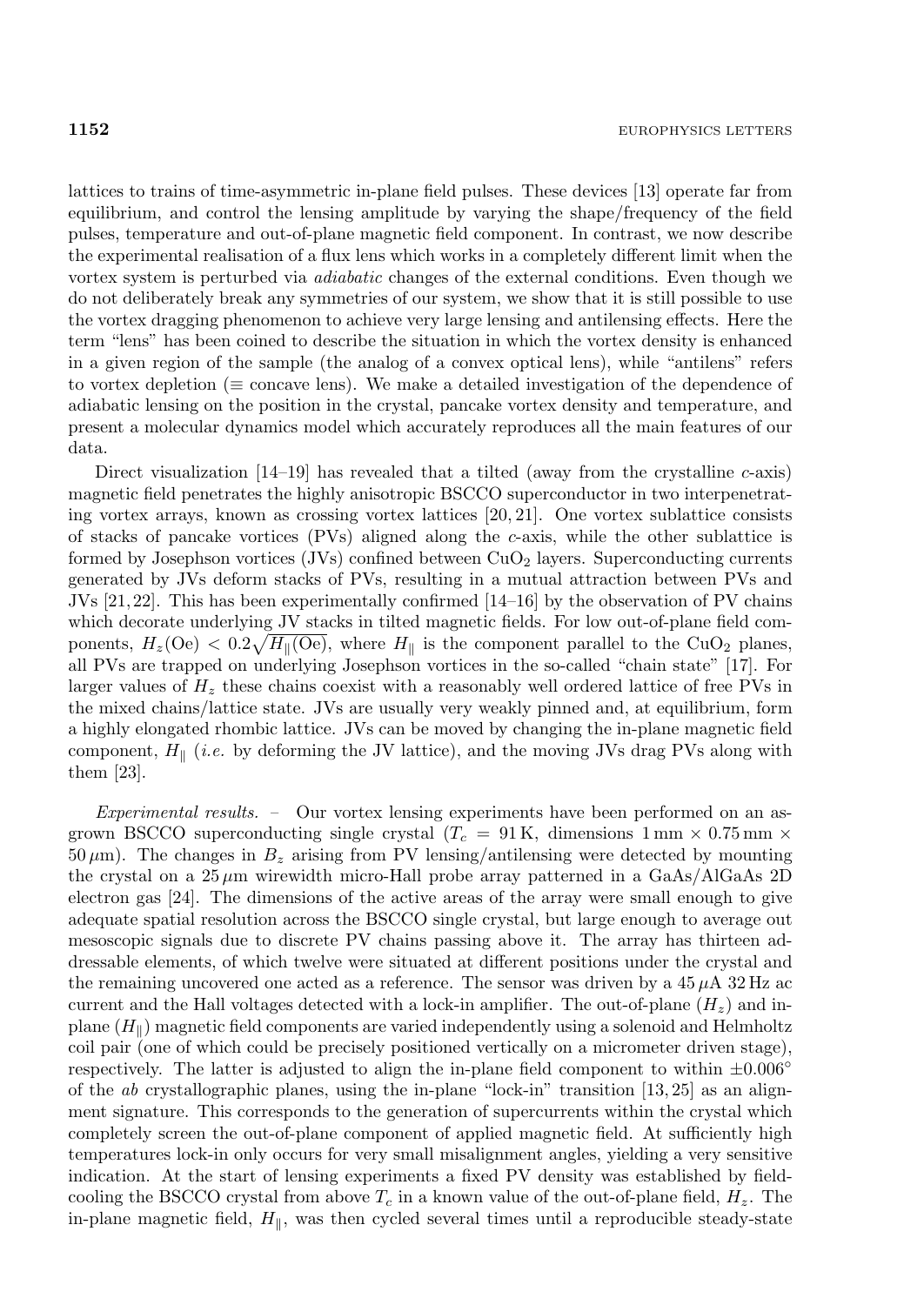

Fig.  $1 -$  (Color online) The local out-of-plane magnetic induction,  $B_z$ , (vertically offset for clarity) *vs.* the in-plane magnetic field,  $H_{\parallel}$ , measured near the center of the sample at (a) 77 K and (b) 81 K. Arrows indicate the direction of the  $H_{\parallel}$  field sweep.

loop was obtained. During each cycle,  $H_{\parallel}$  was slowly ramped (1.7 Oe s<sup>−1</sup>) up to a maximum of 150 Oe and down to a minimum of −150 Oe and back to zero, while the Hall voltage was monitored at a chosen array element to measure the magnetic induction,  $B_z$ . Note that this sweep rate is more than two orders of magnitude smaller than those used to achieve "conditioning" of the pancake vortex system in the non-equilibrium experiments of ref. [13]. Hence we are working in a limit where the frequency dependence of JV/PV coupling, the PV viscosity and the response time of the JV lattice play no role. In practice these "work hardened" traces were still not completely symmetric, even after precise  $H_{\parallel}$  alignment, due to the fact that the crystal and Hall probe are not exactly co-planar. To account for this the presented data have been symmetrized:  $\widetilde{B}_z \uparrow (H_{\parallel}) = \widetilde{B}_z \downarrow (-H_{\parallel}) = \frac{1}{2} [B_z \uparrow (H_{\parallel}) + B_z \downarrow (-H_{\parallel})].$ 

The observed lensing response was a strong function of the measurement position across the crystal. For the sake of brevity, we only present data for two elements which fully illustrate the extremes of behaviour seen, one at the sample center and one near the edge  $(225 \,\mu m)$  from one of the edges parallel to  $H_{\parallel}$ ). Figures 1 and 2 show *changes* of  $B_z$  as a function of  $H_{\parallel}$ measured at the central location and near the edge of the sample, respectively, for various values of  $H_z$ . In both cases for  $H_z < 2$  Oe (chains regime), the PV system shows a weak reversible response which inverts when  $H_z$  changes sign, attributable to the dragging of PV stacks which are *all* trapped on JV chains. For  $H_z > 2$  Oe (mixed chains/lattice regime), free PVs exist between chains and we start to see stronger, irreversible behaviour related to the compression of untrapped PVs, and their cutting through JV stacks at high in-plane fields.

*Sample center.* – At  $T = 77$  K and high  $H_z$  the magnetic induction loop  $B_z(H_{\parallel})$  for the central element (fig. 1a) has a "butterfly" shape exhibiting: i) a fast increase of PV density when  $H_{\parallel}$  increases from zero, followed by a weaker (saturation-like) dependence of  $B_z^{\text{central}}(H_{\parallel})$ ; ii) a rapid reduction of  $B_z^{\text{central}}(H_{\parallel})$  when  $H_{\parallel}$  decreases from its maximum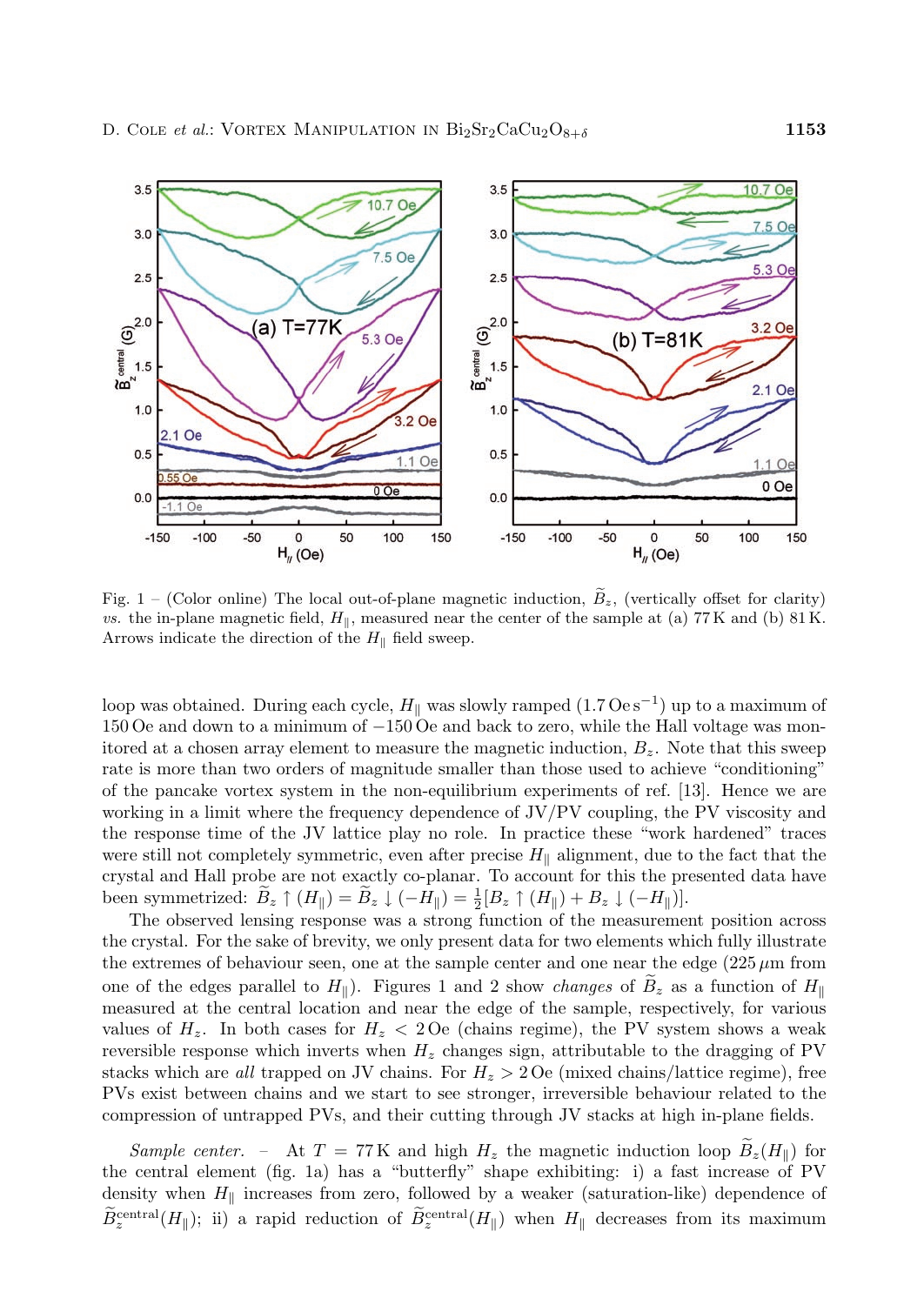

Fig.  $2 -$  (Color online) The local out-of-plane magnetic induction,  $B_z$ , (vertically offset for clarity) *vs.* the in-plane magnetic field,  $H_{\parallel}$ , measured near the edge of the sample at (a) 77 K and (b) 81 K. Arrows indicate the direction of the  $H_{\parallel}$  field sweep.

value, followed by a remarkable *antilensing* (an overshoot in the reduction of PV density) effect  $B_z^{\text{central}} \downarrow (H_{\parallel} > 0) < B_z^{\text{central}} (H_{\parallel} = 0)$ . Similar, but weaker, lensing behaviour is seen at 81 K (fig. 1b). The maximum lensing effect now occurs at a lower value of  $H<sub>z</sub>$  due to a small decrease in JV/PV coupling strength and increased PV-PV repulsion due to the longer PV penetration depth at higher temperatures.

At 77 K the experimental lensing efficiency, defined as  $\left(\max \left[\widetilde{B}_z^{\text{central}}\left(H_{\parallel}\right)\right] - \min \left[\widetilde{B}_z^{\text{central}}\left(H_{\parallel}\right)\right]\right) / \widetilde{B}_z^{\text{central}}\left(H_{\parallel} = 0\right) \times 100\%$  exhibits a maximum of nearly 40% at  $H_z \sim$ 5 Oe. Empirically we observe the maximum lensing efficiency near 70 K. At this temperature the pinning strength is optimal, being large enough to prevent "compressed" PVs from escaping sideways parallel to JVs, but not so strong that the dragging ofPVs by JVs is completely suppressed. Note that on the  $H_{\parallel}$ -increasing branch of the lensing loop,  $\widetilde{B}_z^{\text{central}}(H_{\parallel})$  is always higher than the decreasing branch, *i.e.*,  $\tilde{B}_z^{\text{central}} \uparrow (H_{\parallel}) > \tilde{B}_z^{\text{central}} \downarrow (H_{\parallel})$ . We denote such loops as "clockwise", when considering the right-side  $(H_{\parallel} > 0)$  of the hysteresis cycle.

*Sample edge.* – The data,  $\tilde{B}_z^{\text{edge}}$ , from the Hall element near the sample edge (fig. 2) provide insights into the spatial distribution of the PV density in our lensing experiments. In stark contrast to fig. 1, we now see strong antilensing behaviour for  $2 Oe < H<sub>z</sub> < 4.8 Oe$ at 77 K (fig. 2a), and  $2\,\mathrm{Oe} \, < H_z \, < 3.2\,\mathrm{Oe}$  at 81 K (fig. 2b). This is easily understood in terms of the PV profiles generated during our experiments. Since PVs are pushed from two opposite edges ofthe sample towards the center, there must be regions near these edges which experience a decrease in PV density, while accumulation is occurring in the crystal center (see sketched profiles in fig. 3). It is interesting to note that the counter-clockwise loops,  $\tilde{B}^{\text{edge}}_{z} \uparrow (H_{\parallel}) < \tilde{B}^{\text{edge}}_{z} \downarrow (H_{\parallel})$ , at low  $H_{z}$  transform into clockwise ones when  $H_{z}$  increases above 6.4 Oe for  $T = 77$  K. This is best illustrated in the curve at  $H_z = 6.4$  Oe, which shows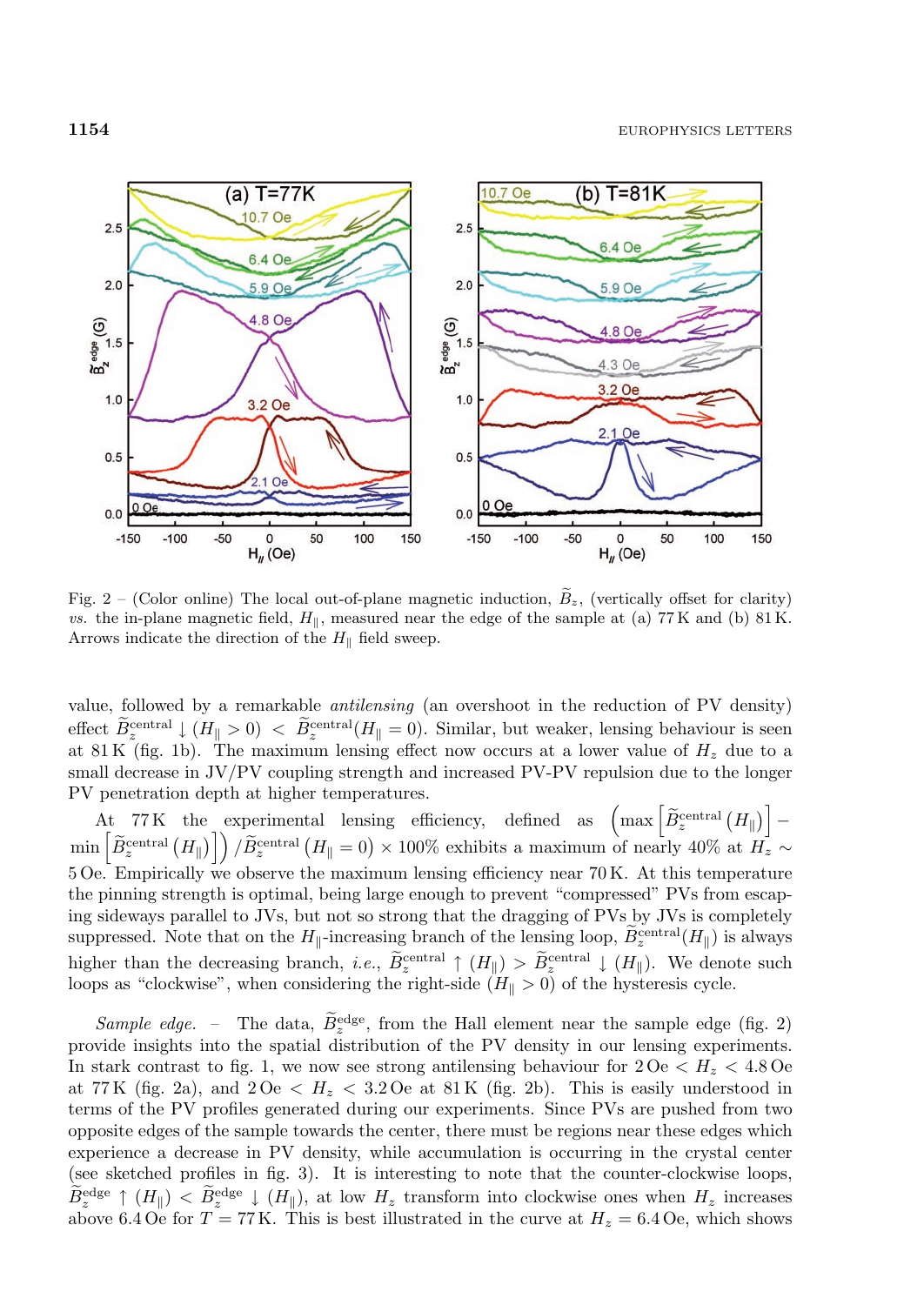

Fig. 3 – Sketches of PV density profiles across the crystal for increasing  $H_{\parallel}$  (bottom to top). The three different panels illustrate how the profiles vary as the temperature and  $H_z$  are increased.

two crossing points for  $H_{\parallel} > 0$  between traces on the sweep-up and sweep-down. At such high values of  $H_z$  PVs penetrating through the sample surface partially compensate for the deficit of PVs near the edges, and enhanced PV-PV repulsion results in a broadening of the focus region and a shift of the lensing/antilensing interface towards the sample edge. Hence a transition from counter-clockwise to clockwise  $B_z^{\text{edge}}$  loops occurs as the out-of-plane field is increased. Comparison of figs. 2a, b also reveals that the crossover from anticlockwise to clockwise loops occurs for lower values of  $H<sub>z</sub>$  at higher temperatures. This is what one would intuitively expect since the longer PV penetration depth at higher temperatures will lead to stronger PV-PV repulsion (relative to the PV/JV attraction) and a broadening of the lensing/antilensing profiles. These effects are illustrated qualitatively in fig. 3. Note that the maximum antilensing effect also shifts to lower  $H<sub>z</sub>$  at higher temperature, due again to slightly decreased JV/PV coupling strength and increased PV-PV repulsion.

Flux profiles in BSCCO crystals can be dominated by geometrical barriers at high temperatures [26]. Our simulations and preliminary magneto-optical studies reveal that the discussed lensing effect is partially suppressed due to competition with the so-called *vortex dome* (accumulation ofPVs at the sample center) at high fields (above the vortex penetration field) if the geometrical barrier is high enough.

*Simulations. –* All features of the dc vortex lenses discussed above can be qualitatively captured by a simple model describing the motion of interacting PVs and JVs [13]:

$$
\eta_J \dot{x}_i^J / b^J = f_i^{JJ} + f_i^{JI} + f_i^{JP}, \qquad \eta_P \dot{x}_k^P / a^P = f_k^{PP} + f_k^{PH} + f_k^{PJ}, \qquad (1)
$$

where  $x_i^J$  and  $x_k^P$  are the positions of JV and PV rows with distances  $b^J$  and  $a^P$  between JVs and PVs in a row, respectively, the dot on top of  $x_i$  denotes the time derivative, while  $\eta_J$  and  $\eta_P$  are the JV and PV viscosities per unit length. The viscous forces slowing down the vortex motion are balanced by: 1) the repulsive force  $f^{JJ}$  between JV rows (including images of rows with respect to the sample surface); 2) the interaction  $f^{JH}$  of JV rows with Meissner currents generated by the externally applied magnetic field  $H_{\parallel}$ ; 3) the repulsion  $f^{PP}$ between PV rows (including images); 4) the interaction  $f^{PH}$  of PV rows with  $H_z$ ; and 5) the "crossing lattices" attractive forces  $f^{JP}$  between rows of JVs and PVs. Further details of the simulation procedure as well as the parameters used can be found in ref. [13].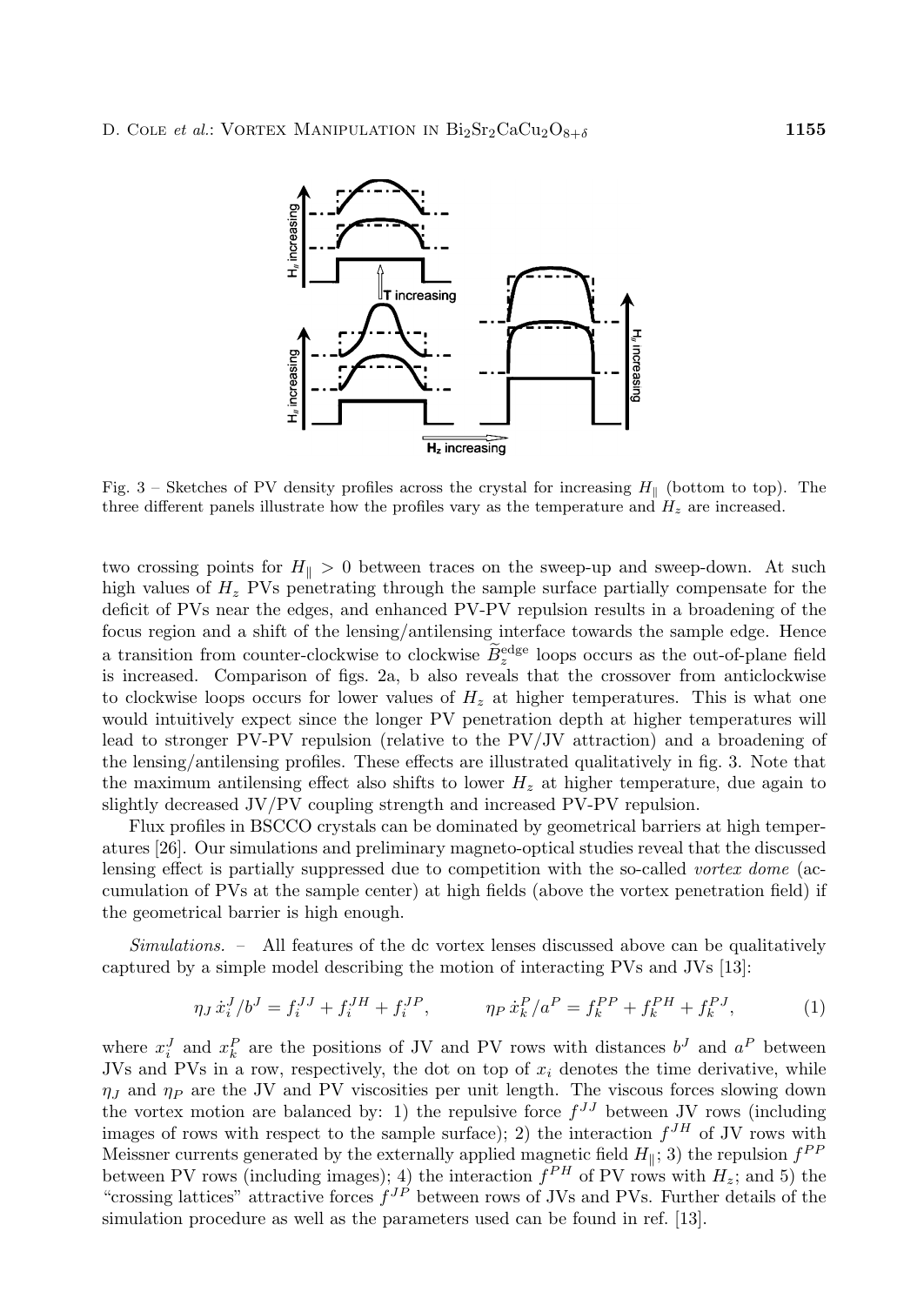

Fig. 4 – (Color online) Simulated loops of the local induction  $B_z(H_{\parallel})$  (a) at the center and (b) near the sample edges for different values of *H<sup>z</sup>* (*H<sup>z</sup>* increasing from bottom to top in each panel). The red region in each inset indicates where *B<sup>z</sup>* was monitored in the sample. The main features found in experiments (figs. 1, 2) are reproduced in the simulations.

The results of the simulations  $(e.g., \text{ in fig. 4, color online})$  are in good qualitative agreement with the experimental data at the sample center: i) First,  $B_z^{\text{central}}$  increases with  $H_{\parallel}$  (fig. 4a), as JVs move towards the sample center and drag PVs with them. This is consistent with theoretical predictions [12]; ii) At a certain in-plane field  $H_{\parallel}$ , the PV density at the center of the sample saturates and even starts to decrease. The PV density at the center is now large enough that PV-PV repulsion becomes dominant. Thus, PVs start to cut through the JV rows; iii) On the decreasing branch of the loop, both experiments and simulations exhibit a remarkable antilensing effect (see animations in [27]). This arises because a smaller total number of PVs now spreads out over the whole sample, resulting in a deficit of PVs at the center, *i.e.*, a decrease of  $B_z^{\text{central}}$  below its initial value when  $H_{\parallel} = 0$ . Also the ratio of the lensing to antilensing effect,  $\max[B_z^{\text{central}}(H_{\parallel}) - B_z^{\text{central}}(0)] / |\min[B_z^{\text{central}}(H_{\parallel}) - B_z^{\text{central}}(0)]|$ decreases to about one when the out-of-plane field increases, in agreement with experiments (this produces rounder loops for higher  $H_z$ , see figs. 1a, b and 4a). The simulations also capture the main features found in the experiments near the sample edge (see fig. 4b): i) At low out-of-plane fields, Hz, counter-clockwise loops are calculated, whose area *increases* with  $H<sub>z</sub>$  (changing from the black curve to the red one); ii) at higher out-of-plane fields the counter-clockwise loops *narrow* (changing from the red curve to the blue one), transform into clockwise loops (changing from the blue curve to the green one) and *broaden* again (changing from the green curve to the magenta one).